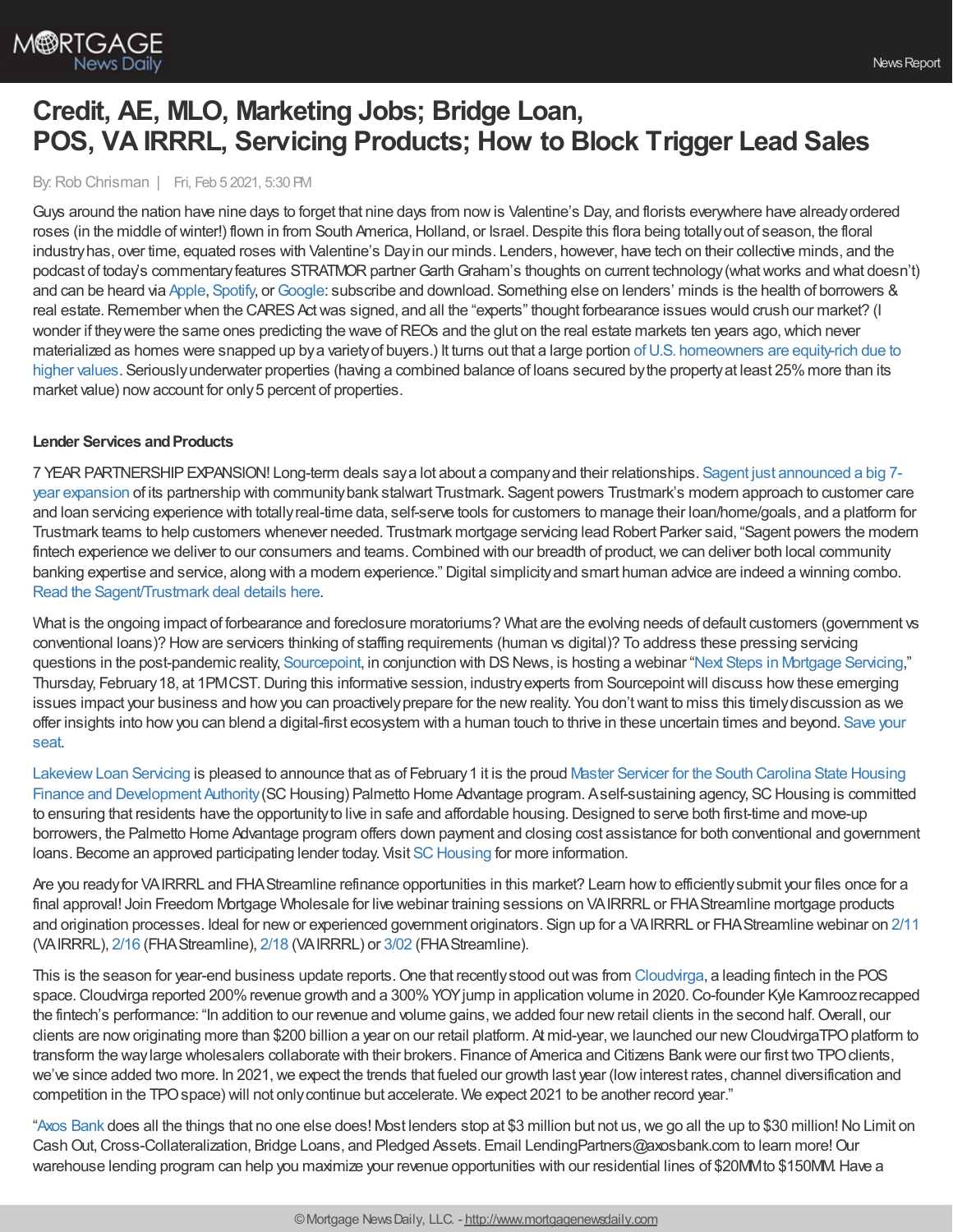commercial real estate lending needs? Axos [Commercial](https://www.axosbank.com/Business/Commercial-Lending) Lending offers financing solutions for Small Balance Commercial Real Estate, Commercial Real Estate Specialty Bridge and Constructions Lending."

## **Don't Steal my Borrower!**

An MLOworks with a borrower for months on a refinance. The ex-brother-in-lawis removed from title, the appraisal comes in at value after the lot line dispute is settled, and, once the missed payment on the car loan is cleared up, credit is re-run. Suddenlyyour borrowers are being contacted bya swarm (throng? horde?) of lenders after a credit report is run. Most, if not all, MLOs have had borrowers "stolen" through the selling of "trigger leads."

Atrigger lead is a marketing product created bythe national credit bureaus. After a borrower applies for a loan, information about their application is sold byExperian, TransUnion, and Equifaxto various lenders. Through that mechanism lenders learn that the borrower is actively looking for a loan and will target your client with competing offers. Borrowers can head this off. Could it be on the way out? Many hope so, especiallyMLOs working with a borrower for months, onlyto have another companysquire them away.

Using information is not confined to our industry. Just look at the Federal Trade [Commission's](https://www.ftc.gov/enforcement/cases-proceedings/1923133/flo-health-inc) most recent case against "Flo" which is an app that women use to time their menstrual cycles. Turns out, the app was selling women's data to all kinds of marketing companies to sell them diapers once they notify the app they are pregnant! The Knowledge Coop's Ken Perry has incorporated the settlement into his 2021 Continuing Education program already.

What are lenders telling their MLOs to do about it? Triggers are sold by the repositories, so it does not matter what software is used in obtaining the lead or processing the loan. Education of the staff, referral partners, and borrowers is the most effective means of preventing confusion, protecting a lender's reputation with borrowers, and maintaining integrity.

Consumers can opt out of these solicitations by calling 888-5-OPTOUT or visiting [OptOutPrescreen](https://www.optoutprescreen.com/) with its photo of a young yet old, distinguished yet rough guy, obviouslygrappling with this issue. This process takes up to 5 days to activate, so some MLOs and lenders convince their referral sources to "opt out" consumers before the borrower is referred to the lender, timing it so itwill not take effect before credit is pulled. Some vendors recommend registering the borrower on the "Do Not Call" list as well.

Experienced MLOs let their borrowers knowthat, if theyhaven't opted out before you pull credit, their phone will ring with competing companies attempting to offer "rates". These are often bait-and-switch tactics, and usuallyverymisleading. If your borrower suspects the person calling isn't from your company, teach them to ask questions, like,"What is the name of myloan officer?"If the person cannot answer, they probably aren't with the lender.

## **Capital Markets**

MAXEXis the mortgage industry's first multi-buyer, multi-seller mortgage exchange. We bring together the industry's most active investors to simplify jumbo liquidity. Get competitive daily pricing, fast liquidity, and better execution across a broad range of programs. [Learn](https://go.maxex.com/jumbo-liquidity/) more.

The 30-year Treasuryyield climbed to its highest level in nearlya year yesterdaydue to the release of a better-than-expected jobless claims report. The impact on mortgage prices,which don't necessarilyfollowthe 30-year bond,was mixed. Itwould appear markets have moved past concerns over "retail trading mania" and the focus now lies on stimulus optimism. Dallas Fed President Kaplan said yesterday that he expects sluggish growth over the next two or three months until vaccination progress is made, but that he also expects 5 percent growth for the year. For the day's three MBS FedTrade operations, the Desk purchased nearly 100 percent of the \$7.2 billion maximum, with a 50 percent hit rate as over \$14 billion was tendered. What is the NYFed buying? 22 percent was in UMBS15s, 51 percent in UMBS30s, and 27 percent inGNIIs.

Today's mortgage news cycle began with Black Knight reported that forbearance volumes declined by45k this week, driven byJanuary month-end plan expirations. 47k plans with January expiration dates remain ripe for removal. Declines were seen across investor classes, but overall improvement is slowand over 2.7 million homeowners remain in active COVID-19 related forbearance plans. **The NYFed, through its desk, is scheduled to purchase up to \$5.2 billion 1.5 percent and 2 percent over two operations starting with \$3.6 billion** UMBS30s followed by\$1.6 billion UMBS15s.

The bond market is being driven this morning bythe **passage of the stimulus bill.** But it's the first Fridayof the month, and before those Fed purchases, we've had the usual spate of payroll information. The January Unemployment Rate came in at 6.3 percent, Nonfarm Payrolls +49k (lower than expected but it appears that jobs are being restored), and HourlyEarnings were +.2 percent. (The December trade deficit was \$66.6 billion). After the job data we begin the day with Agency MBS prices worse/down nearly. 250 and the 10-year yielding 1.15 after closing yesterdayat 1.14 percent driven bythe stimulus package.